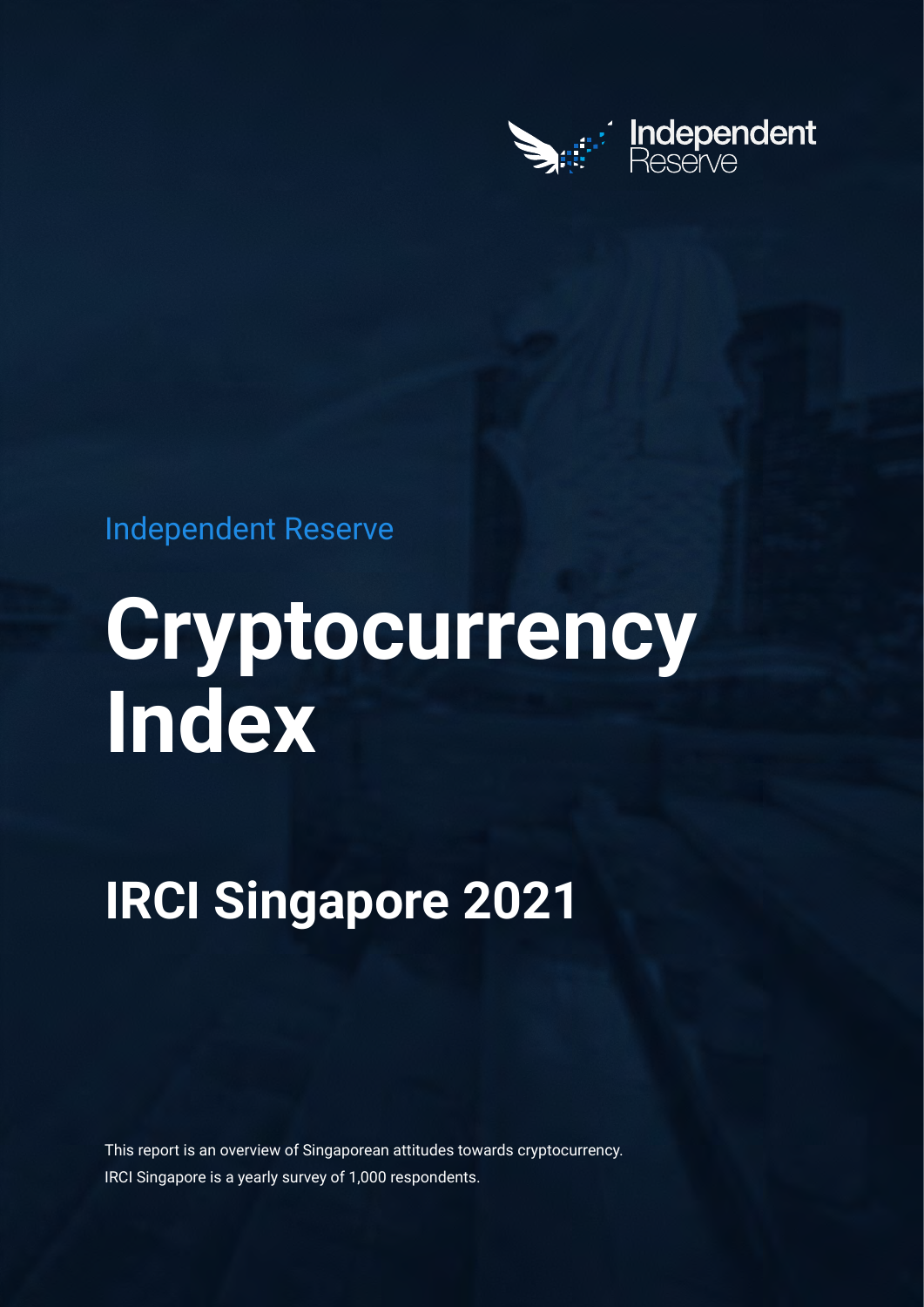# **63 IRCI 2021**

# **About the index**

The Independent Reserve Cryptocurrency Index (IRCI) 2021 is the inaugural output of a yearly cross-sectional survey of over 1,000 Singaporeans by Toluna, an independent consumer insights provider. It is not a survey of cryptocurrency users, it is an unbiased sample of everyday adult Singaporeans and is designed to capture the nation as a whole.

The index is a single rating out of 100 designed to reflect four key aspects of Singaporean attitudes towards cryptocurrency.

- Awareness
- Adoption
- Trust
- Confidence

2021 is the first year that the Independent Reserve Cryptocurrency Index (IRCI) has carried out in Singapore. Since expanding its cryptocurrency exchange's base business to Singapore in 2020, Independent Reserve is committed to understanding the views of all Singaporeans about cryptocurrency. A similar index was published for Australia in 2019 and 2020.

### **Asia's cryptocurrency and blockchain hub**

In its inaugural year, Singapore scored 63 in the Independent Reserve Cryptocurrency Index, reflecting Singapore's positive and progressive attitudes to cryptocurrency. As a point of comparison, Australia as a nation scored a 47 in the IRCI 2020 - this difference may highlight Singapore's role in the region as a leader in progressive financial instruments.

With digital currency gaining momentum worldwide, Singapore continues to emerge as a key hub in Asia with its positive attitude towards cryptocurrencies and blockchain. Singapore has taken a more proactive approach to cryptocurrencies than many other countries in the region, with the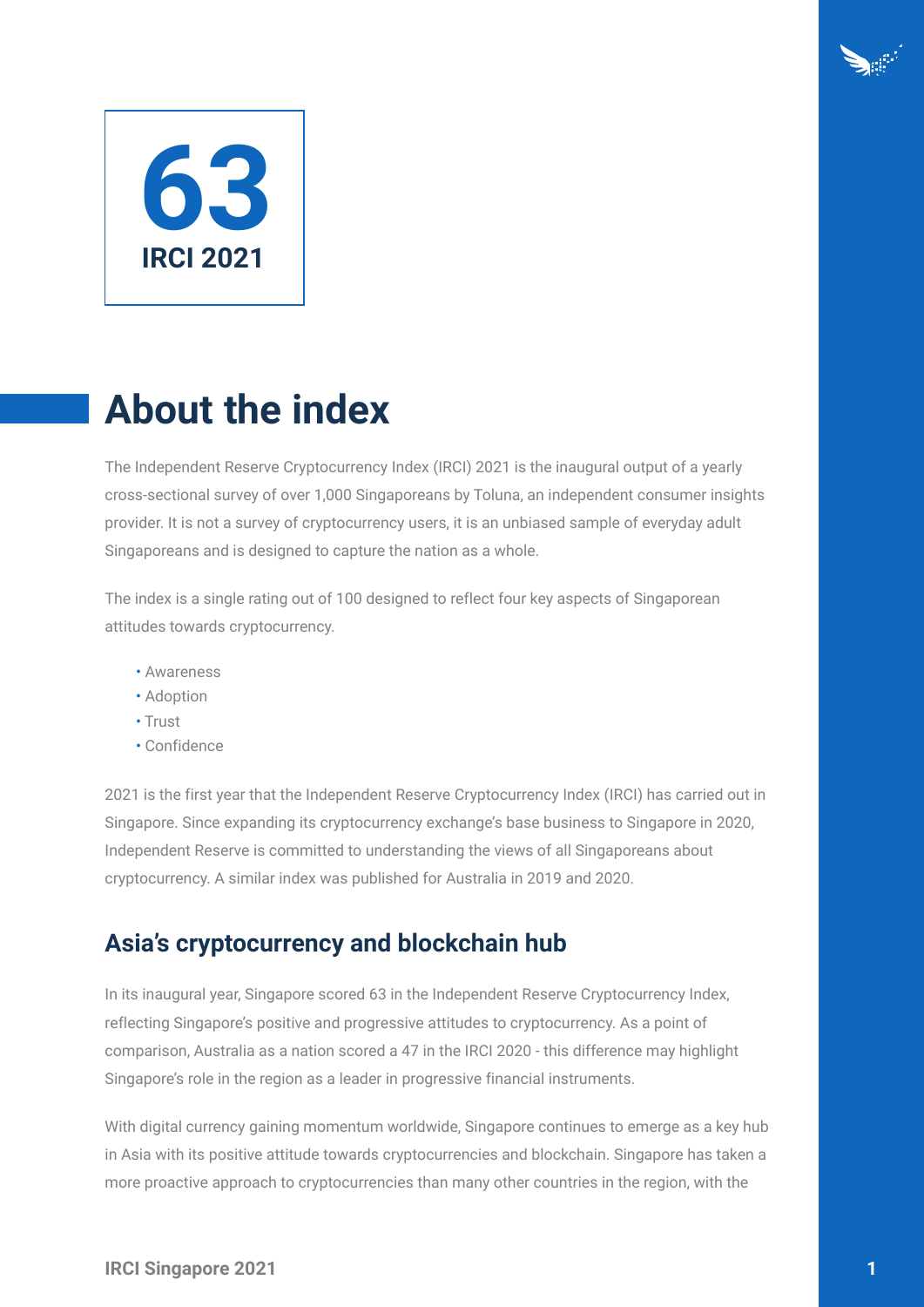

Monetary Authority of Singapore's (MAS) Payment Services (PS) Act providing a stable regulatory licensing and operating framework. Singapore is poised to further its reputation as a leader in the space with license applications from leading digital assets exchanges from around the world already submitted.

Despite crypto prices cooling off since May 2021, Bitcoin has still grown significantly in value since the close of 2020. This has led to an increase in retail awareness for cryptocurrency globally as Bitcoin prices became more prominent news stories. Singaporean media has covered traditional financial players like the Singapore Exchange (SGX) and DBS Private Bank making moves into crypto as well as the Monetary Authority of Singapore's highly successful Central Bank Digital Currency trial in recent years. This mainstream media coverage has no doubt impacted consumers perceptions of this space as reflected in the strong IRCI result.



#### **BTC/SGD Price**

## **Methodology**

Independent Reserve engaged respected global consumer research institution Toluna to conduct a cross-sectional survey of everyday Singaporeans. The survey consisted of over 1,000 Singaporean citizens. The sample was reflective of the gender, age, and geographic distribution of the nation. This survey did not include the attitudes of ex-patriate respondents.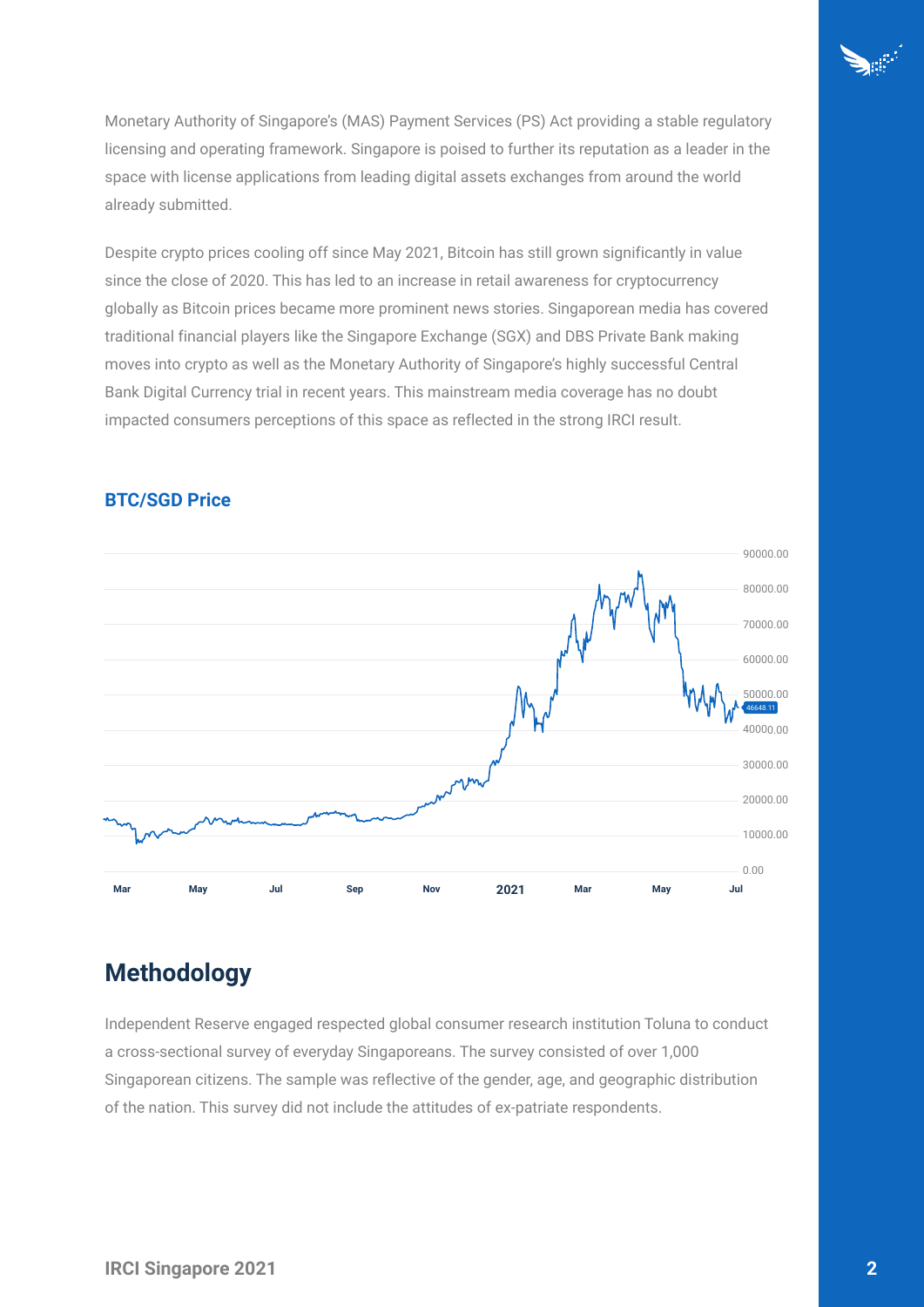

I am pleased to share with everyone our 2021 Independent Reserve Cryptocurrency Index (IRCI) Singapore. This is the first Singaporean edition of the IRCI, and the first time we have run the index outside of Australia. In 2020 we opened an office in Singapore, so it was only natural that Singapore would get its own cryptocurrency index to track the views of the whole nation, not just those already in the crypto sphere.

We spent time assessing the region to pick a hub for our expansion into Asia. As an Australian business, Asia was the natural next step for us to grow. Singapore was always top of the list, but we took the opportunity to assess the region thoroughly. Today, as we review the results of our first IRCI in Singapore, we could not be happier with the decision we made.

Our 2021 data showed 93% of Singaporeans have heard of crypto and that 90% heard of Bitcoin. The data revealed 43% of Singaporeans own crypto and that 74% of the respondents that owned crypto reported an increase in their wealth through that investment.

59% of respondents believe crypto will reach mass scale adoption, and 50% further believe that Bitcoin will be worth more than SGD \$50,000 in 2030. However, 21% of respondents who planned to buy crypto last year didn't because of the direct impacts of or uncertainty related to COVID.

Whilst COVID kept some out of the market in the last 12 months, those who entered it late in 2020 have almost certainly enjoyed some upside on their investment since then.

We are thrilled to be growing our footprint in one of the most progressive crypto markets in the world. Join us at Independent Reserve and let's keep working to build Singapore's crypto community in the years to come.

**Adrian Przelozny** Chief Executive Officer



**Adrian Przelozny** Chief Executive Officer Independent Reserve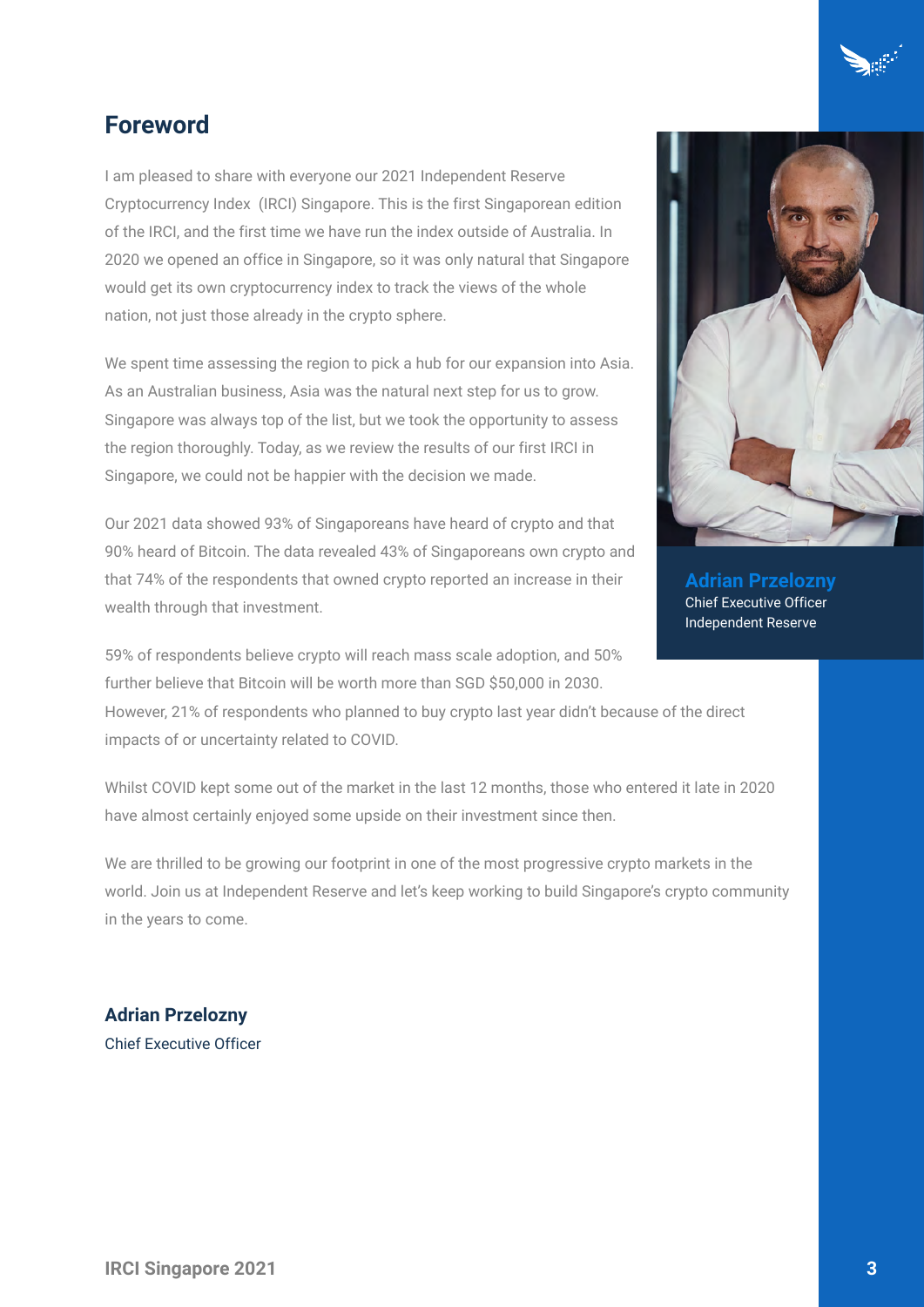# **Awareness and adoption**

Awareness and adoption have the most significant impact on the IRCI index. Without awareness, we will not see new entrants enter the market.

### **Awareness**

In 2021, 93% of Singaporeans have heard of cryptocurrency, and 90% have heard of Bitcoin. Of that, 57% of respondents have a preferred cryptocurrency with 45% considering Bitcoin their favourite. Interestingly, Singaporeans over 64 years of age were slightly more likely (85%) than those in the 18-25 age range to have heard of Bitcoin (84%). However, the younger age bracket were twice as familiar with Ethereum, and three to nine times more familiar with other alternative crypto as compared to the older age bracket.

Awareness of any crypto among those surveyed increased steadily in line with higher incomes. In other words, the wealthier you are, the more likely you are to have heard of Bitcoin.

**93%** of Singaporeans have heard of crypto.

#### **Awareness**

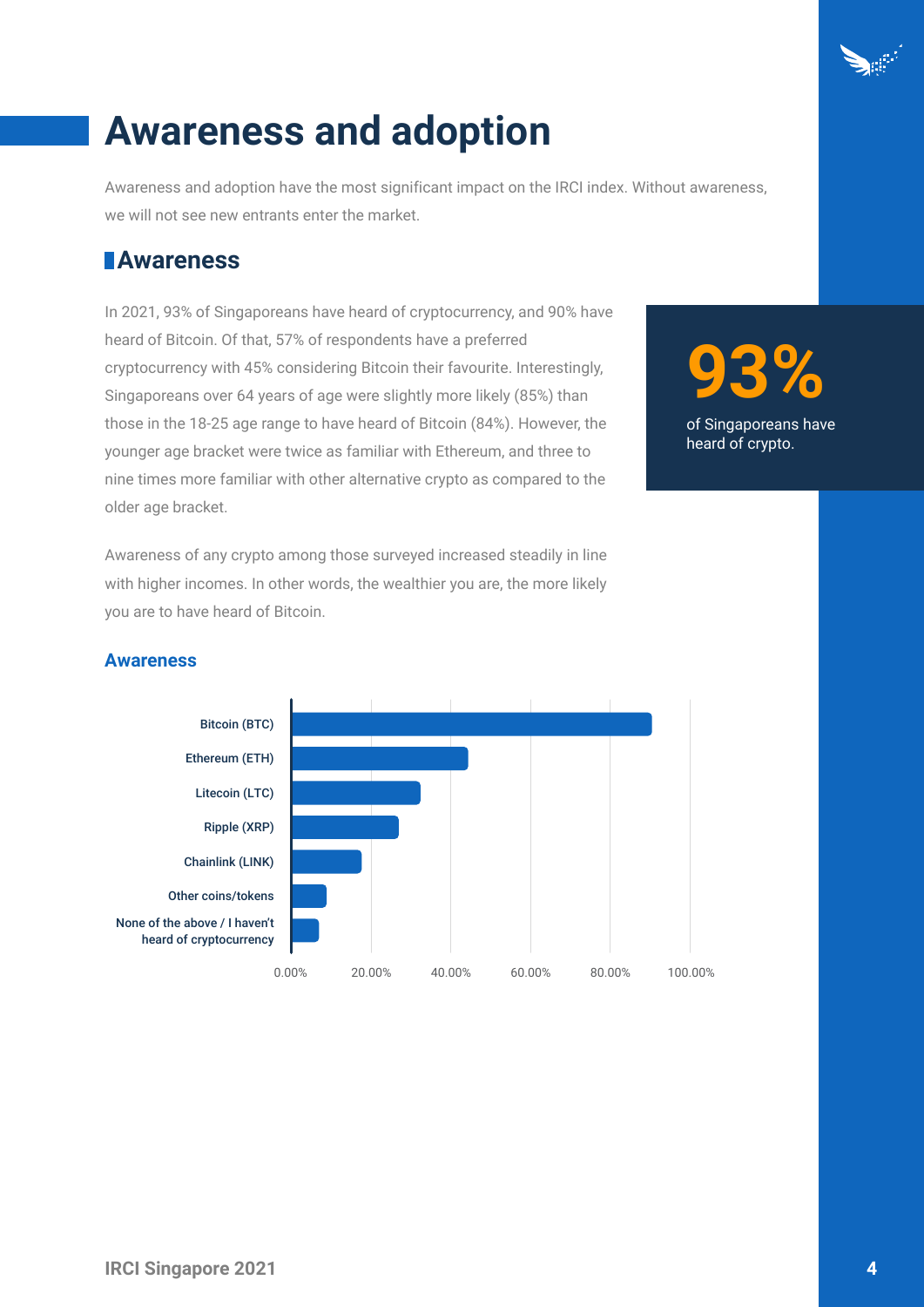

## *<u>Adoption</u>*

One of the critical indicators of Singaporean attitudes to cryptocurrency is actual adoption. In 2021, 43% of Singaporeans own a cryptocurrency. The ownership for those under the age bracket of 26 - 45 is 66% while all the other age groups are about 29%.

Cryptocurrency adopters in the 26-45 age bracket have the most diverse portfolios, with 58% of them owning Bitcoin, 38% owning Ethereum, and various other tokens accounting for 36% of ownership. In comparison, the average ownership for all other age groups was BTC at 22% and ETH at 11%, with the next most popular tokens reflecting between 3% and 7% ownership.

These positive numbers of significant adoption are attributable to the increased government clarity which was the number one driver for confidence in crypto adoption for every age bracket, followed by education. On the flip side, privacy was generally considered a very weak driver of confidence, ranked at number six. It is followed by stability of price at number seven.

# **43%** of Singaporeans

own crypto.

**35%**

of women currently own some cryptocurrency compared to 51% of male respondents.

#### **Adoption**



#### Percentage of Singaporeans who have adopted crypto

**46%**

of respondents are planning to buy crypto in the next 12 months.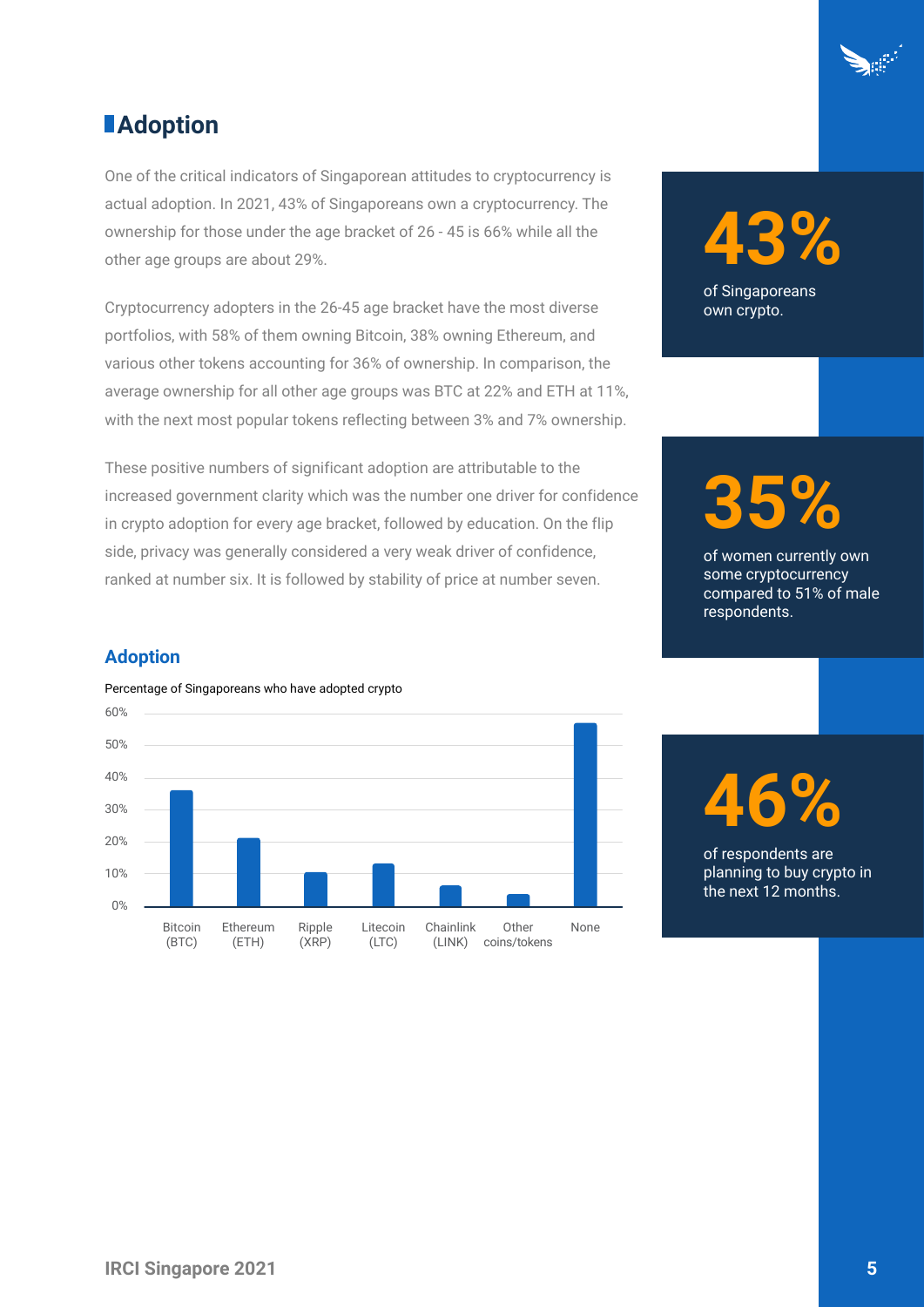

# **The Age of Adoption**

It may not come as a surprise that cryptocurrency adoption skews toward a younger demographic. However, one of the more interesting data points demonstrates the investing prowess of each age group.

- In the last 12 months, 74% of respondents who owned crypto said they had increased their wealth through their investments.
- 40% of respondents invest more than \$100 per month into cryptocurrency, and 4% invest more than \$10,000 per month. Of those who invested in cryptocurrency, the likelihood of having locked in profits increased in line with their monthly salaries.
- 1% of those within the 36-45 year old age bracket were likely to be investing \$1001-\$10,000 per month compared to their younger counterparts aged 26-35, at only 12%. However, the younger bracket is more likely to be investing \$10,000+ and above per month in comparison. •

# **74%**

of respondents reported making money and growing wealth through crypto in 2021.

**7%** of respondents reported

**Only** 

making a loss through crypto.

#### **Profits by Age**

Percentage of Singaporeans that had invested in crypto

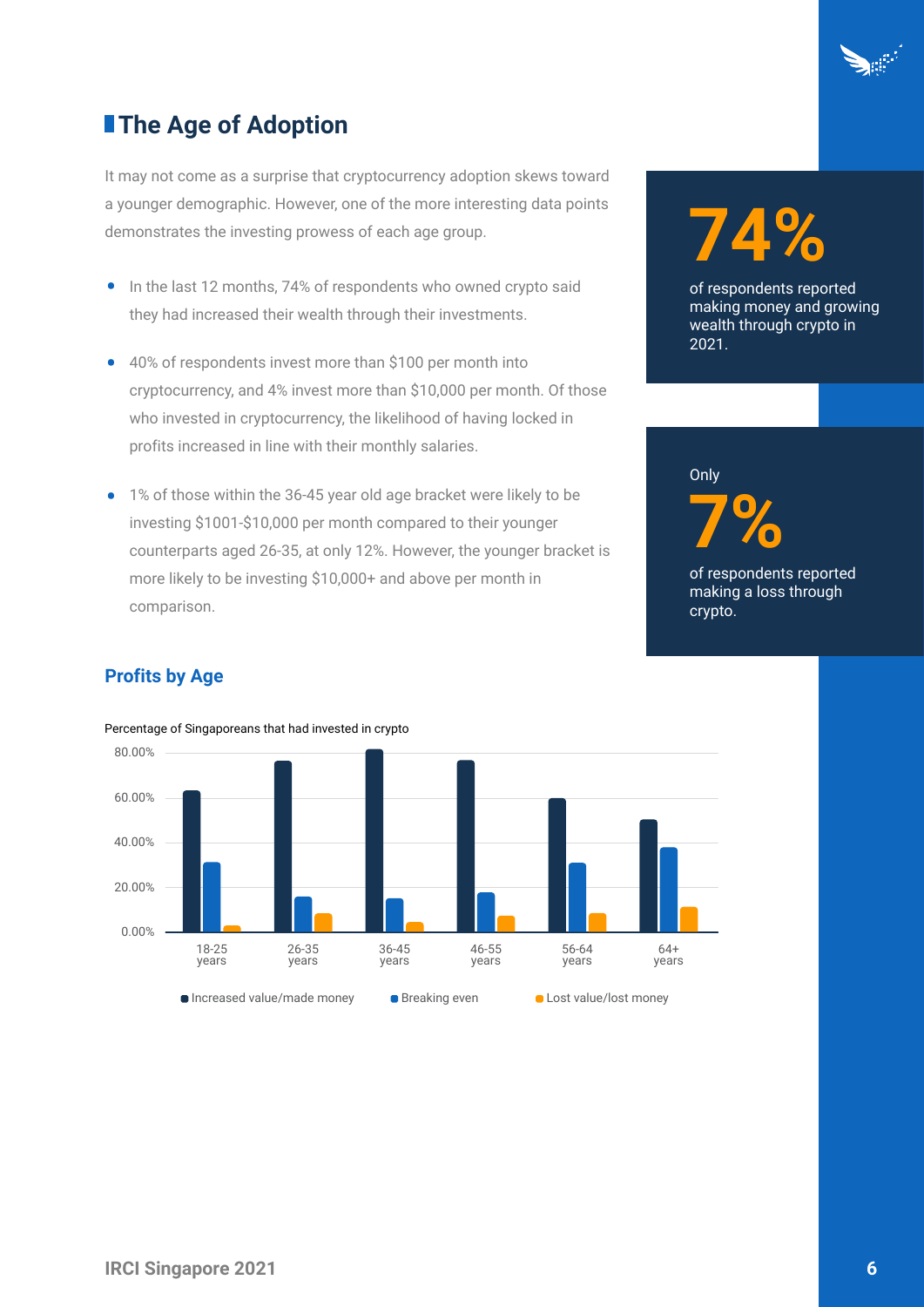

### **Singaporean crypto spend**

46% of respondents plan to buy crypto in the next 12 months, with 25% being "very likely".

Those under the age of 45 are twice as likely to buy crypto in the next 12 months, with 61% indicating they were very likely or likely to purchase.

Interestingly, among those in the lowest income bracket (<\$3,000 per month) and the next (\$3,000 - \$4,999), the intention to purchase doubles from 15% to 31%; this figure nearly doubles again to 57% for the highest income bracket (\$10,000+ per month).



of Singaporeans invest between \$1 and \$1,000 into crypto per month.



#### **Token holdings: Men vs Women**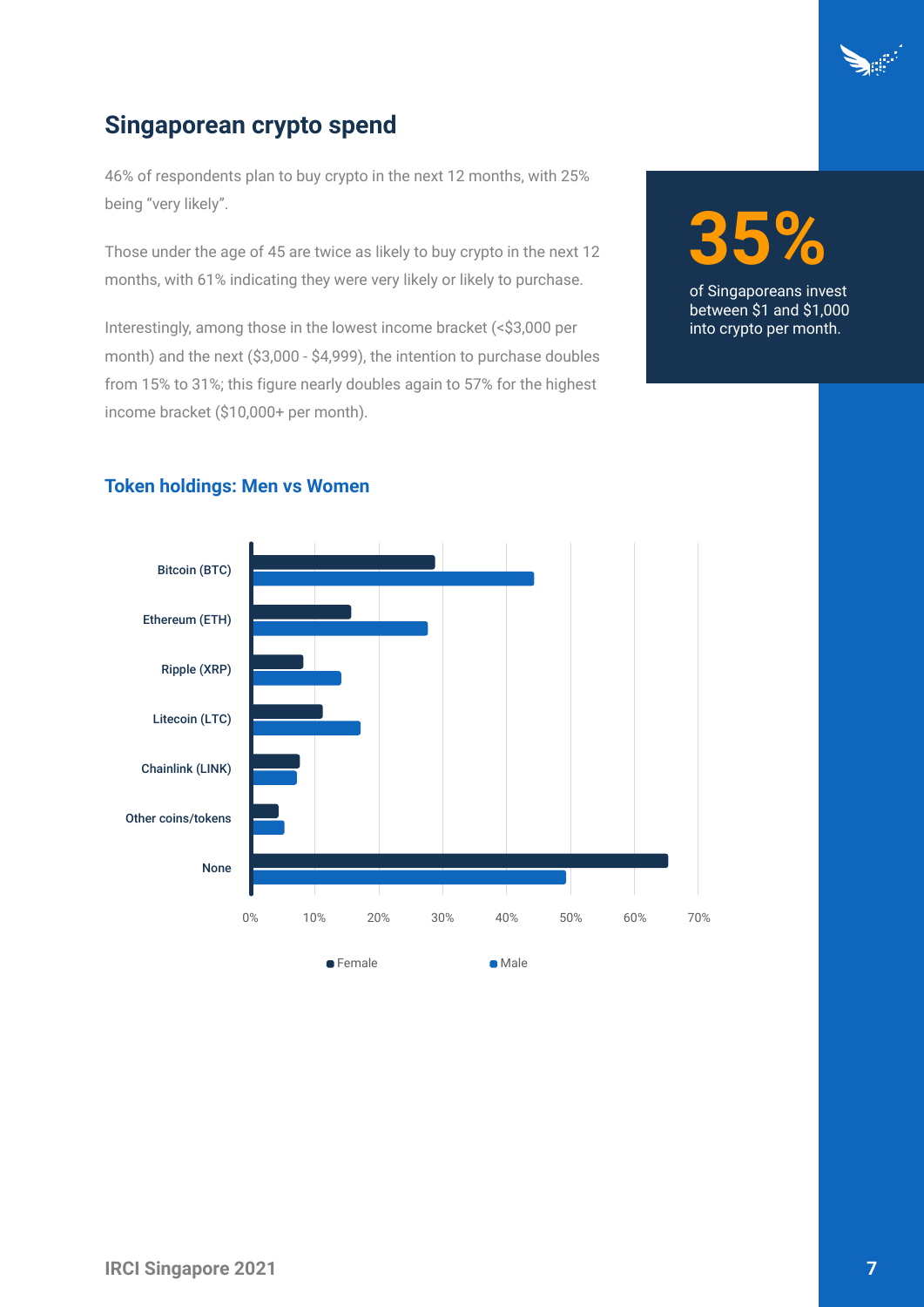# **Trust and confidence**

To complement the awareness and adoption aspects of the index, we asked Singaporeans about their perceptions of the future of bitcoin and crypto.

## **Sentiment**

Only 7% of Singaporean respondents believe Bitcoin is a scam. As income increases, they are 2.5x less likely to view Bitcoin as a scam when compared to those earning under \$3,000 per month to those earning over \$10,000 per month.

In a sign of increased confidence, 59% of Singaporean respondents believe crypto will reach mass scale adoption.

# **39%**

of Singaporeans believe that Bitcoin is an investment asset.

#### **What Singaporeans consider Bitcoin to be?**



**14%**

of women think of Bitcoin as money in comparison to 11% of men.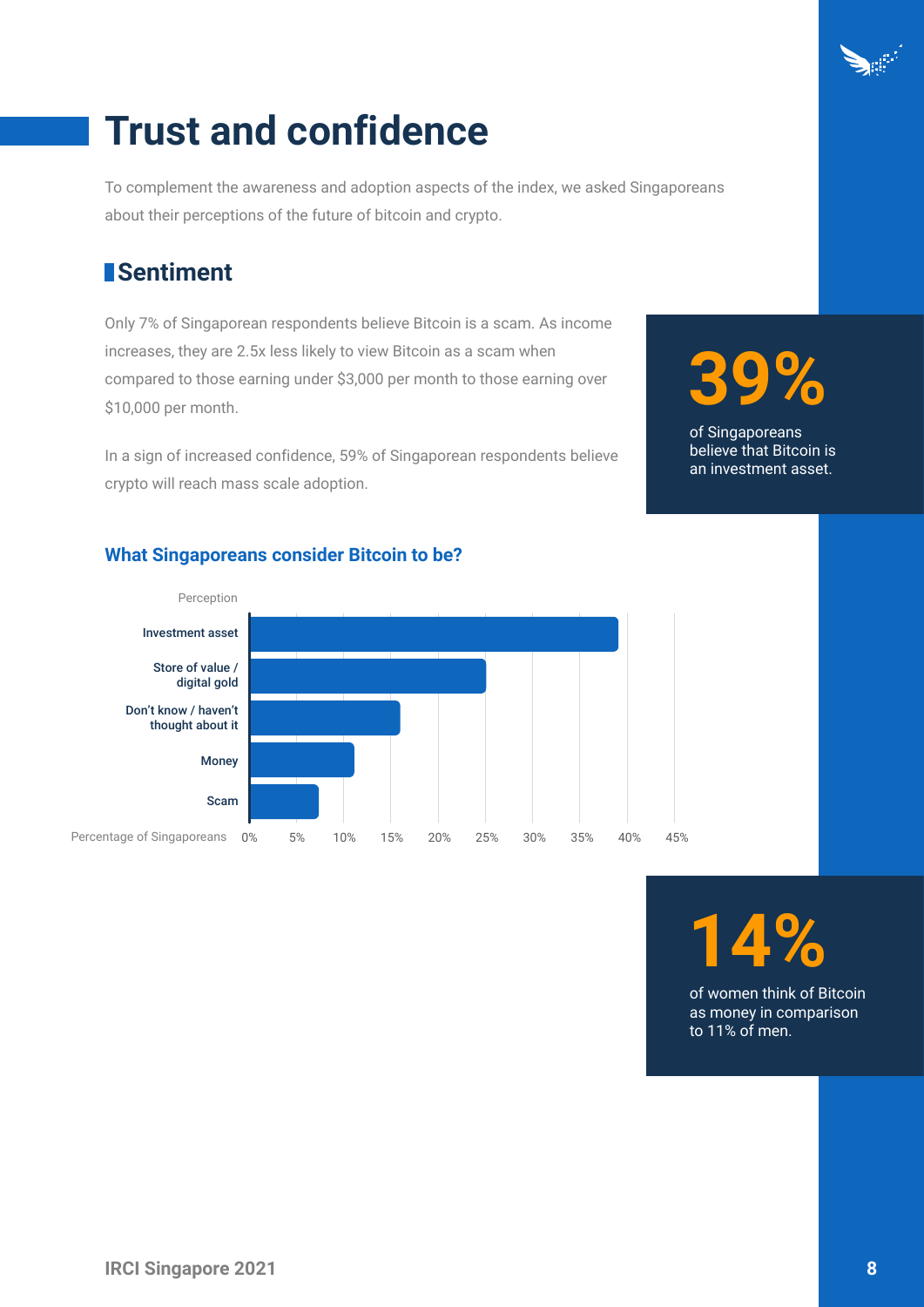

## **Will crypto be widely adopted?**

Younger Singaporeans are more likely to believe that cryptocurrency will be widely accepted in the future.

Those under the age of 45 were also substantially more positive about cryptocurrency's future, with 70% of respondents believing that adoption was likely or very likely compared to 44% of respondents over 46 years old.

# **76%**

of Singaporeans between the ages of 26 and 35 believe cryptocurrencies will become widely accepted by businesses and people.



#### **Younger Singaporeans are optimistic about the uptake of crypto**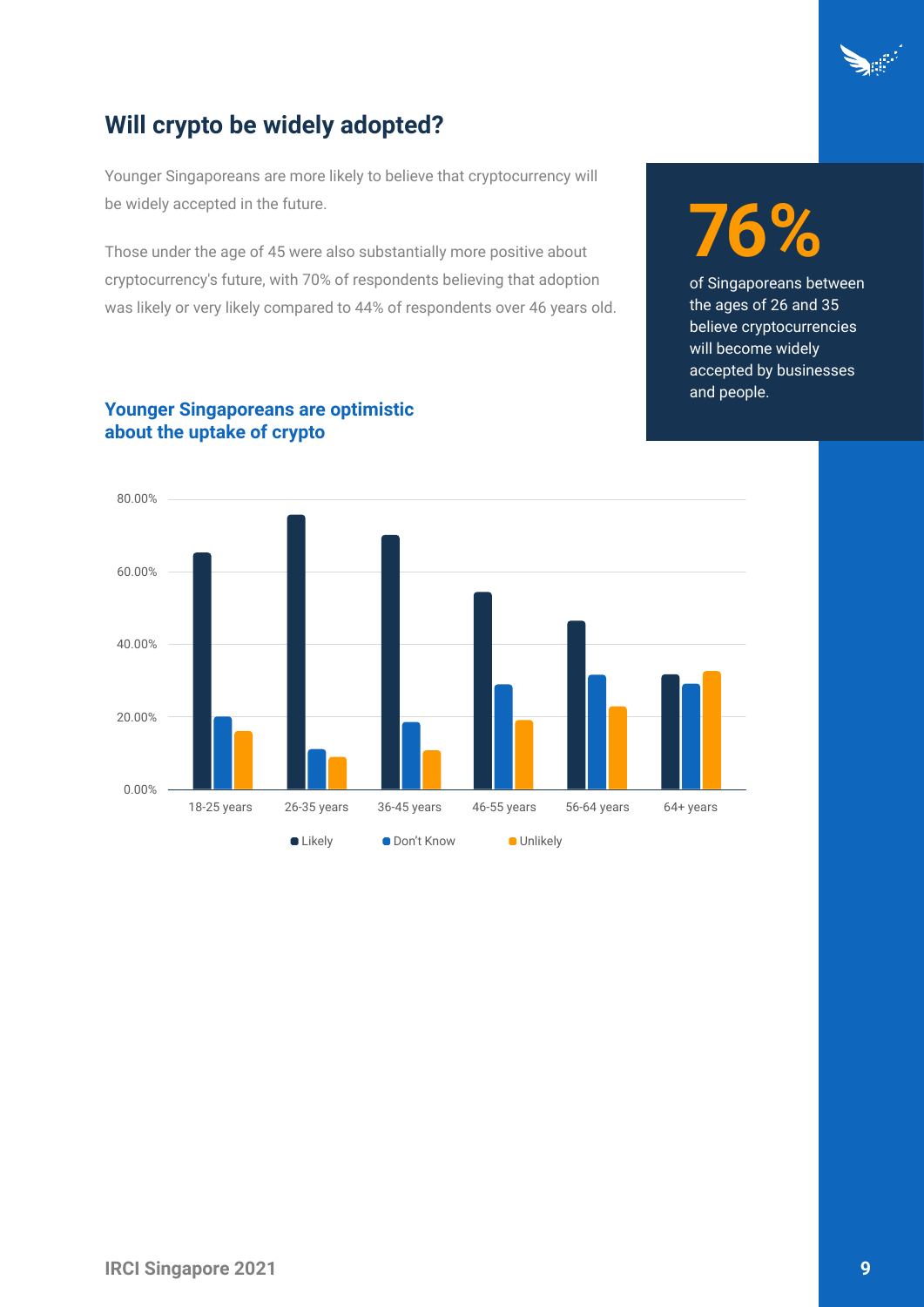

## **What will Bitcoin be worth in 2030?**

Since this survey was conducted and at the time of writing the price of Bitcoin has soared past SGD \$50,000, peaking at just over \$SGD \$86,000 before sliding back below SGD \$50,000 in May of 2021..

Exactly half of all respondents believe that Bitcoin's value will increase and be worth more than SGD \$50,000 in 2030.

13% of those under 45 believe Bitcoin will be valued at more than \$250,000 by 2030 compared to 4.8% of respondents over 45.

> *Those with a household income of \$5,000 or more were twice as likely to believe Bitcoin would increase in value from \$50,000.*



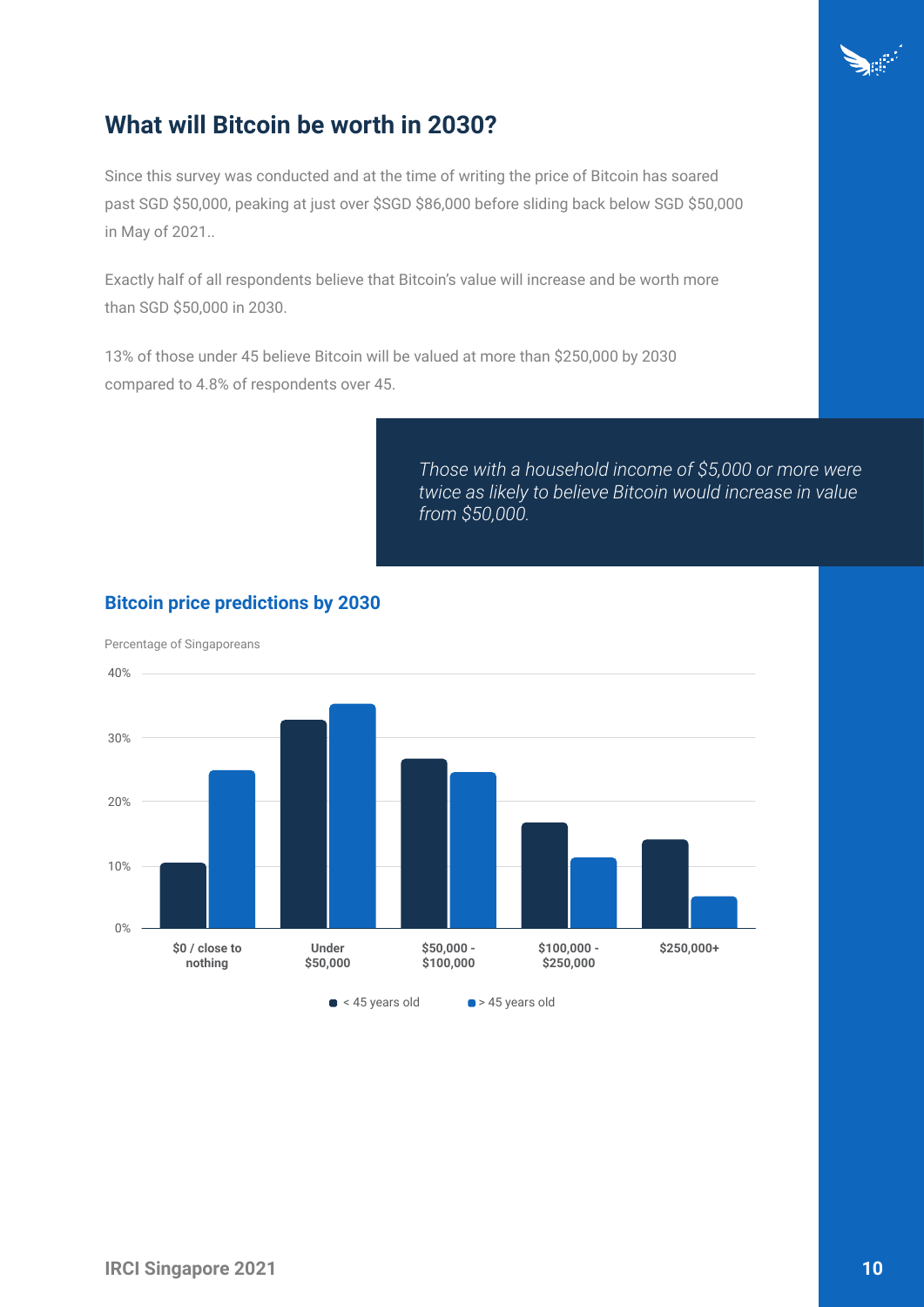

## **Impact of Covid-19 on crypto**

Given the overall impact that Covid-19 has had on the economy, it would be remiss not to consider the effects it had on crypto. The IRCI survey asked respondents to consider their willingness to invest in the cryptocurrency market.

Of those respondents who intended to purchase crypto in 2020:

• 21% of respondents planned to buy crypto but didn't because of the direct impacts of or uncertainty related to Covid-19.

• In nearly every demographic that planned to buy crypto but didn't (bar two), the driver was the uncertainty presented by Covid-19 rather than its direct impact, often by as much as two fold.

• Of those negatively impacted by Covid-19, people earning more than \$3,000 SGD per month were between 1.8x and 3.0x more likely to proceed.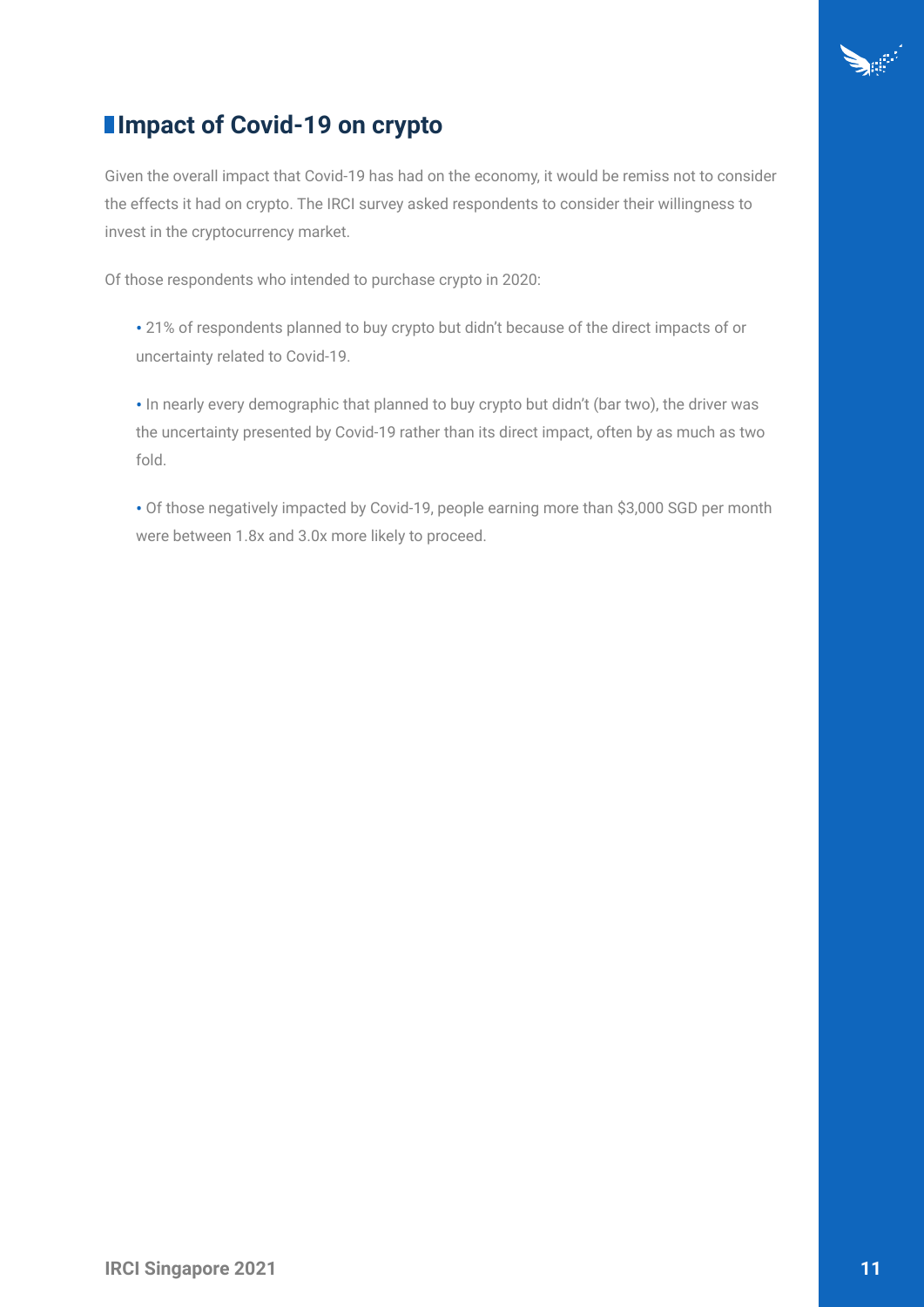

## *<u><b>* Conclusion</u>

Over the years, the Singapore government has offered a balanced regulatory and legal environment for cryptocurrencies, but 2020 was an outstanding milestone in particular. The Payment Services Act 2019 (PS Act) by MAS came into effect in January 2020, ushering in new crypto regulation and a comprehensive licensing regime.

As a key financial hub in Asia, Singapore has a high-level of cross-border transactions, which means digital currency provides a real use-case and potential benefits for its economy. This regulatory acceptance coupled with Singapore's reputation as ASEAN's fintech hub will make it a haven for cryptocurrency exchanges and startups over the next few years.

Throughout the turmoil that has faced many Singaporeans and sent government agencies reeling, the cryptocurrency industry has been slowly but surely improving its reputation amongst the masses.

A key takeway from the 2021 Independent Reserve Cryptocurrency Index for Singapore, as a benchmark, is the positive and progressive outlook that Singaporeans have for the cryptocurrency industry in the coming years.